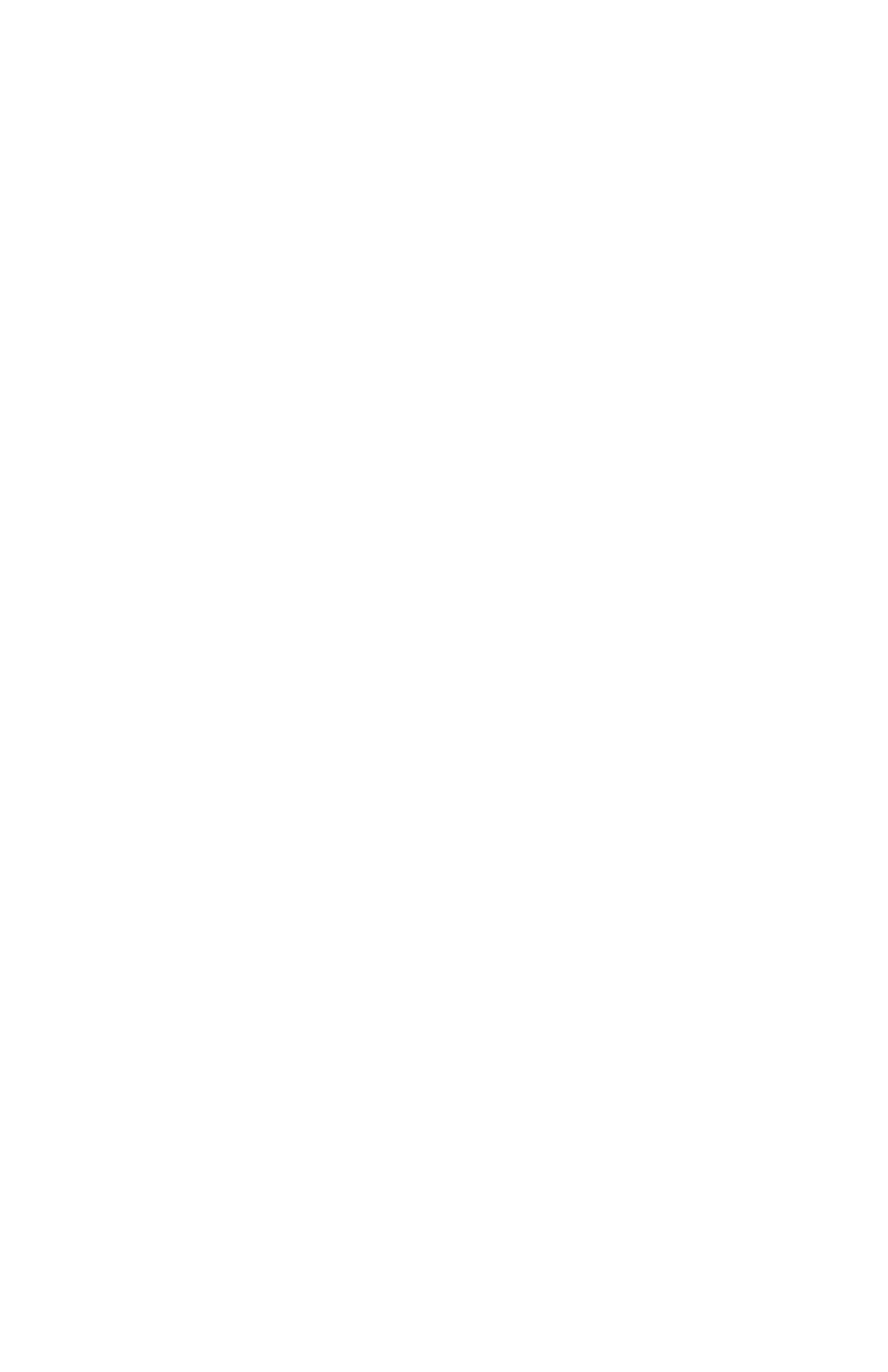# **PROGRAM**

| <b>WEDNESDAY, SEPTEMBER 26</b>      |                                                                                                    |                        |  |
|-------------------------------------|----------------------------------------------------------------------------------------------------|------------------------|--|
| 7:00 am - 5:00 pm                   | <b>AETA Board of Directors Meeting</b>                                                             | Outremont 5            |  |
| 7:30 am - 11:00 am                  | <b>CETA/ACTE Certification Committee Meeting</b>                                                   | Outremont 4            |  |
| 11:00 am - 5:00 pm                  | CETA/ACTE Board of Directors Meeting                                                               | Outremont 4            |  |
| $1:00 \text{ pm} - 5:00 \text{ pm}$ | <b>CETA/ACTE Certification Exam</b><br>(for initial certification)                                 | Outremont 6            |  |
| <b>THURSDAY, SEPTEMBER 27</b>       |                                                                                                    |                        |  |
| $6:00$ am - 2:00 pm                 | Golf Tournament at Club de Golf de L'ile de<br>Montréal                                            | Meet in<br>hotel lobby |  |
|                                     | <b>Co-Sponsored by Partnar Animal Health</b><br>$\circlearrowright$ Reproduction Resources         | at 5:45 AM             |  |
| 8:00 am - 12:00 pm                  | <b>AETA Certification Committee Meeting</b>                                                        | Outremont 3            |  |
| 8:00 am - 12:00 pm                  | <b>CETA/ACTE Certification Exam Review</b><br>(for applicants who wrote the exam)                  | Outremont 4            |  |
| 9:00 am - 12:00 pm                  | <b>AETA Certification Exam</b><br>(for initial certification)                                      | Outremont 6            |  |
| 11:00 am - 5:00 pm                  | Registration                                                                                       | Inscription            |  |
| 12:00 pm - 5:00 pm                  | Exhibit Set-up                                                                                     | St-Laurent 1-2         |  |
|                                     | <b>PRECONFERENCE SEMINARS</b>                                                                      |                        |  |
| $2:00 \text{ pm} - 5:00 \text{ pm}$ | <b>Seminar I:</b> ET 101 - A 2018 Update<br>Presented by Dr. John Hasler & Dr. Reuben<br>Mapletoft | <b>Montreal 5</b>      |  |
|                                     | <b>Sponsored by MOFA Global</b>                                                                    |                        |  |
|                                     | <b>Seminar II: ET 102 by RQR</b>                                                                   | Montreal 1-4           |  |
|                                     | Sponsored by RQR - Réseau Québécois en<br>reproduction                                             |                        |  |
| $2:00$ pm - $2:15$ pm               | Introduction by Dr. Claude Robert                                                                  |                        |  |
| 2:15 pm - 2:45 pm                   | <b>Nutrition and Oocyte Quality</b><br>Presented by Dr. Marc André Sirard                          |                        |  |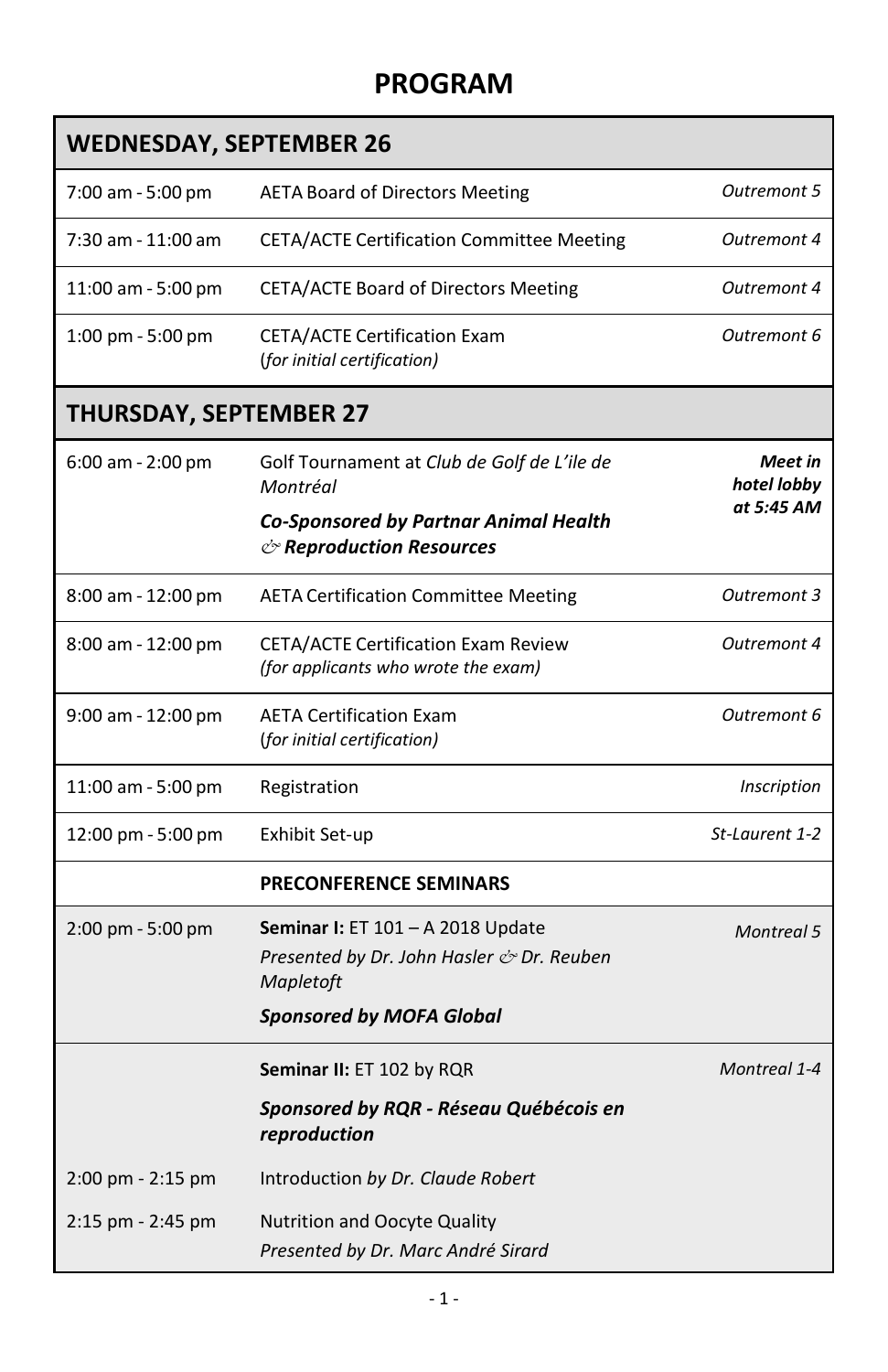# **THURSDAY, SEPTEMBER 27** *continued*

|                        | <b>Seminar II:</b> ET 102 by RQR continued                                            | Montreal 1-4           |
|------------------------|---------------------------------------------------------------------------------------|------------------------|
| $2:45$ pm - $3:15$ pm  | <b>Mycotoxins in Cows: Risks and Some Solutions</b><br>Presented by Dr. Younes Chorfi |                        |
| $3:15$ pm - $3:45$ pm  | <b>Break</b>                                                                          |                        |
| $3:45$ pm - $4:15$ pm  | Sexed Semen Fertility<br>Presented by Dr. George Seidel                               |                        |
| $4:15$ pm - $4:45$ pm  | Questions $\ell$ General Discussion<br>By Dr. Claude Robert                           |                        |
| $5:30$ pm - $10:00$ pm | Preconference Social at Centre des Sciences<br>Entertainment by Alain Choquette       | Meet in<br>hotel lobby |
|                        | <b>Sponsored by Vetoquinol</b>                                                        | at 5:30 PM             |

# **FRIDAY, SEPTEMBER 28**

| $6:45$ am - 5:00 pm  | Registration                                                                         | Inscription                              |
|----------------------|--------------------------------------------------------------------------------------|------------------------------------------|
| $6:45$ am - 5:00 pm  | Exhibits Open                                                                        | St-Laurent 1-2                           |
| $6:45$ am - 7:45 am  | <b>Breakfast</b>                                                                     | St-Laurent 3-8                           |
|                      | Sponsored by Professional Embryo Transfer<br>Supply, Inc. (PETS, Inc.)               |                                          |
| 7:45 am - 8:00 am    | Welcome ex Announcements                                                             | Montreal 1-4                             |
|                      | Friday Audio Visual Equipment Sponsored by<br>ABT 360, LLC                           |                                          |
| $8:00$ am - 9:00 am  | <b>Session 1: Oviductal and Early Uterine Effects on</b><br><b>Pregnancy Success</b> | Montreal 1-4                             |
|                      | Presented by Dr. Mario Binelli                                                       |                                          |
| $9:00$ am - 10:00 am | <b>Session 2:</b> Breed Associated Embryo Freezing<br>Capacity                       | Montreal 1-4                             |
|                      | Presented by Dr. Claude Robert                                                       |                                          |
| 9:30 am - 4:30 pm    | <b>Companion Tour: City Tour of Montreal</b><br>(lunch included)                     | <b>Meet in hotel</b><br>lobby at 9:15 AM |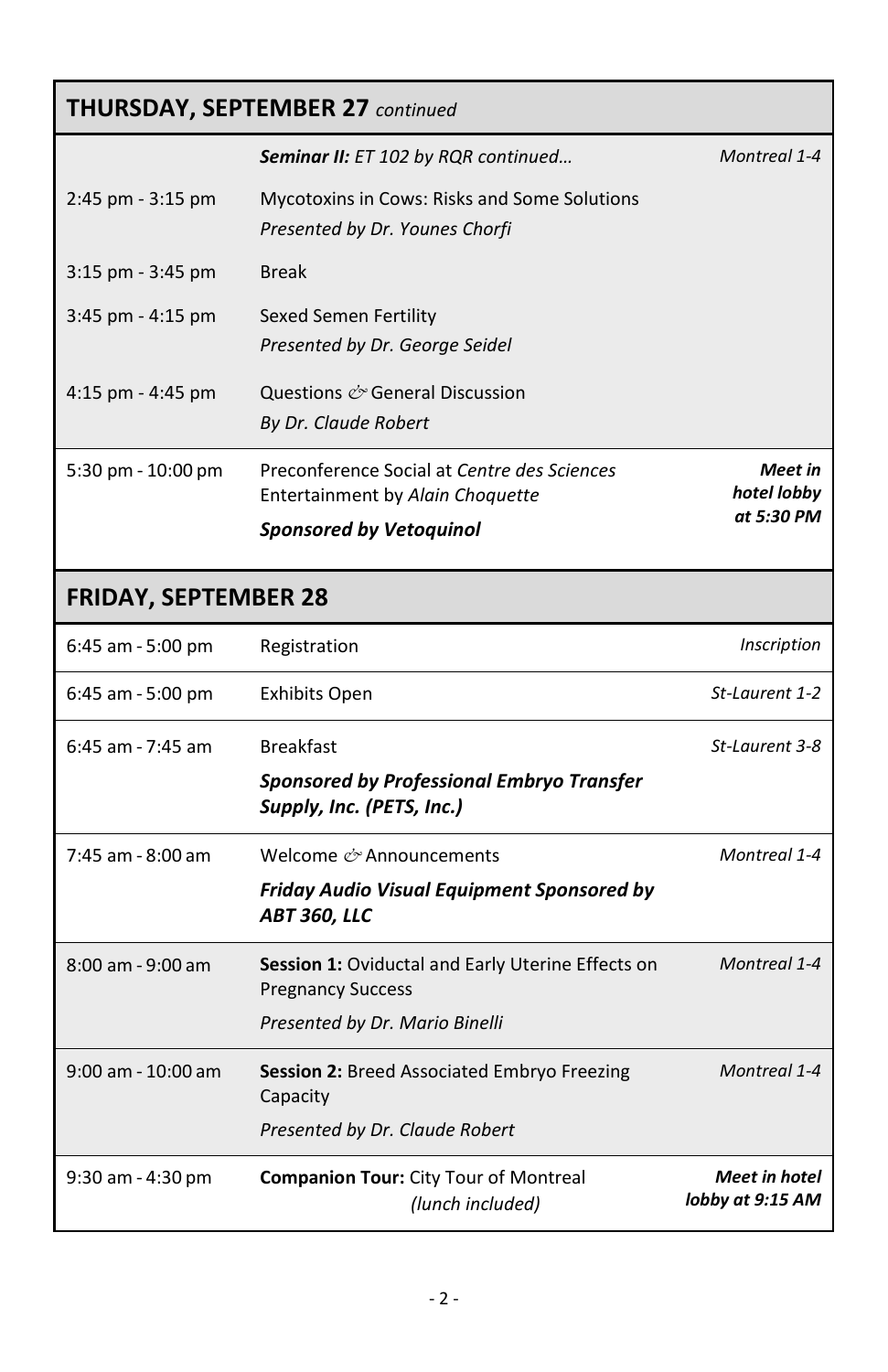# **FRIDAY, SEPTEMBER 28** *continued*

| 10:00 am - 10:30 am                  | <b>Break</b>                                                                                                                                                                                                                                                                                                                                                                                                       | St-Laurent 1-2    |
|--------------------------------------|--------------------------------------------------------------------------------------------------------------------------------------------------------------------------------------------------------------------------------------------------------------------------------------------------------------------------------------------------------------------------------------------------------------------|-------------------|
|                                      | <b>Sponsored by Professional Embryo Transfer</b><br>Supply, Inc. (PETS, Inc.)                                                                                                                                                                                                                                                                                                                                      |                   |
| 10:30 am - 12:00 pm                  | <b>AETA Annual Business Meeting</b>                                                                                                                                                                                                                                                                                                                                                                                | Montreal 1-4      |
| 10:30 am - 12:00 pm                  | <b>CETA/ACTE Annual General Meeting</b>                                                                                                                                                                                                                                                                                                                                                                            | <b>Montreal 5</b> |
| 10:30 am - 12:00 pm                  | <b>Student/Technician Session 1:</b><br>Damage Prevention at Storage and Transportation<br>of Frozen Bovine Embryos<br>Presented by Dr. Angelika Stock                                                                                                                                                                                                                                                             | Montreal 6        |
| 12:00 pm - 1:00 pm                   | <b>Student / Mentor Lunch</b><br>All students attending the convention are welcome to<br>attend the Student/Mentor lunch. Students will have<br>the opportunity to interact with AETA & CETA/ACTE<br>members from various practices around North<br>America. Students will get food from the main lunch<br>area and then gather in the meeting room to eat<br>(beverages and cutlery will be in the meeting room). | Outremont 6       |
| 12:00 pm - 1:00 pm                   | Lunch                                                                                                                                                                                                                                                                                                                                                                                                              | St-Laurent 3-8    |
| $12:00 \text{ pm} - 1:00 \text{ pm}$ | CETA/ACTE New Board of Directors Meeting                                                                                                                                                                                                                                                                                                                                                                           | Outremont 4       |
| $12:00 \text{ pm} - 1:00 \text{ pm}$ | <b>AETA New Board of Directors Meeting</b>                                                                                                                                                                                                                                                                                                                                                                         | Outremont 5       |
| $1:00 \text{ pm} - 2:00 \text{ pm}$  | <b>Session 3: Delivering IVF Calves: Challenges and</b><br>Opportunities<br>Presented by Dr. Gilles Fecteau                                                                                                                                                                                                                                                                                                        | Montreal 1-4      |
| $2:00 \text{ pm} - 3:00 \text{ pm}$  | <b>Session 4:</b> What is Genomics and Epigenomics?<br>Presented by Dr. Claude Robert                                                                                                                                                                                                                                                                                                                              | Montreal 1-4      |
| 3:00 pm - 3:30 pm                    | <b>Break</b>                                                                                                                                                                                                                                                                                                                                                                                                       | St-Laurent 1-2    |
|                                      | <b>Sponsored by Professional Embryo Transfer</b><br>Supply, Inc. (PETS, Inc.)                                                                                                                                                                                                                                                                                                                                      |                   |
| $3:30$ pm - 4:45 pm                  | Session 5: Sexed Semen Utilization in IVF and ET<br>Presented by Dr. Alfredo Castro<br>Sponsored by STgenetics $\mathcal O$ STgenetics Canada                                                                                                                                                                                                                                                                      | Montreal 1-4      |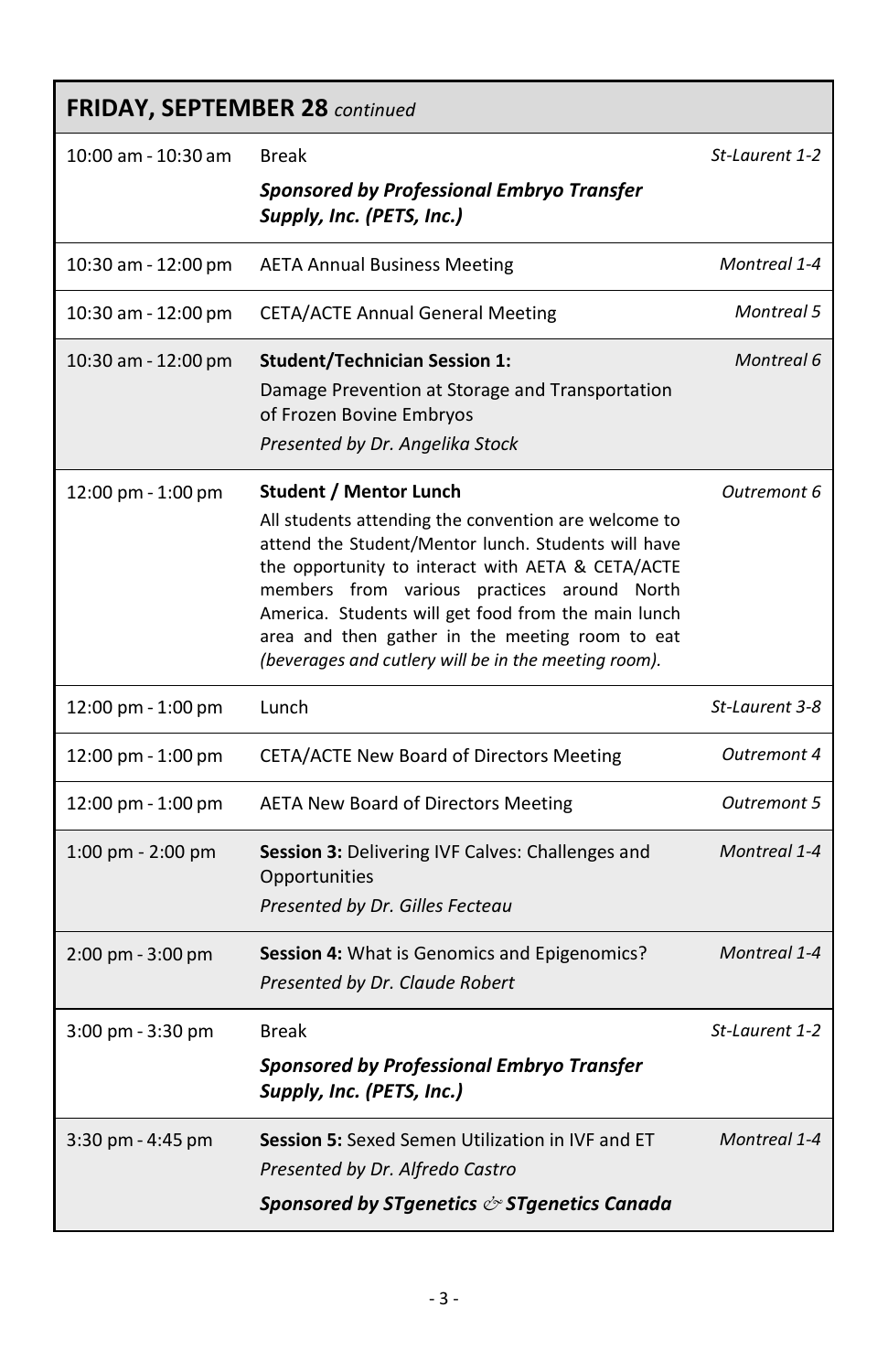| <b>FRIDAY, SEPTEMBER 28 continued</b> |                                                                                                                                |                             |
|---------------------------------------|--------------------------------------------------------------------------------------------------------------------------------|-----------------------------|
| $6:00 \text{ pm} - 9:00 \text{ pm}$   | <b>Open Bar Sponsored by Reproduction Resources</b>                                                                            |                             |
| 6:00 pm - 7:00 pm                     | Social Hour                                                                                                                    | Foyer                       |
| 7:00 pm - 10:00 pm                    | Banquet                                                                                                                        | Montreal 5-8                |
|                                       | Entertainment by The Lost Fingers                                                                                              |                             |
| <b>SATURDAY, SEPTEMBER 29</b>         |                                                                                                                                |                             |
| $6:30$ am - $8:00$ am                 | <b>AETA Past Presidents' Breakfast</b>                                                                                         | Salon<br><b>Bonaventure</b> |
| 7:00 am - 2:00 pm                     | <b>Exhibits Open</b>                                                                                                           | St-Laurent 1-2              |
| $7:00$ am - 8:00 am                   | <b>Breakfast</b>                                                                                                               | St-Laurent 3-8              |
|                                       | <b>Sponsored by Trans Ova Genetics</b>                                                                                         |                             |
| 7:00 am - 5:00 pm                     | Registration                                                                                                                   | Inscription                 |
|                                       | <b>Saturday Audio Visual Equipment Sponsored by Boviteq</b>                                                                    |                             |
| 7:45 am - 10:15 am                    | <b>Student/Technician Session 2:</b>                                                                                           | Montreal 6                  |
|                                       | i) Ultrasonography and Endocrine Parameters in<br>Recipients with Successful Embryo Transfer                                   |                             |
|                                       | ii) Sanitary Considerations at Collection, Search,                                                                             |                             |
|                                       | Freezing and Transfer of Bovine Embryos<br>Presented by Dr. Angelika Stock                                                     |                             |
| $8:00$ am - 10:00 am                  | <b>CETA/ACTE Session:</b>                                                                                                      | <b>Montreal 5</b>           |
|                                       | Today's Trends and Tools in Dairy Cattle Selection                                                                             |                             |
|                                       | Presented by Dr. Allison Fleming                                                                                               |                             |
|                                       | Breeding Hornless Cattle to Improve Animal Well<br><b>Being</b>                                                                |                             |
|                                       | Presented by Dr. François-Xavier Grand                                                                                         |                             |
| $8:00$ am - 10:00 am                  | <b>AETA Session: Certification Session</b>                                                                                     | <b>Montreal 1-4</b>         |
| 10:00 am - 10:30 am                   | Break                                                                                                                          | St-Laurent 1-2              |
|                                       | Sponsored by Minitube USA, Inc.                                                                                                |                             |
| 10:30 am - 11:00 am                   | Session 6: Starting an Oocyte Collection Lab and<br>Incorporating IVF into Regular ET Practice<br>Presented by Dr. Rob Stables | Montreal 1-4                |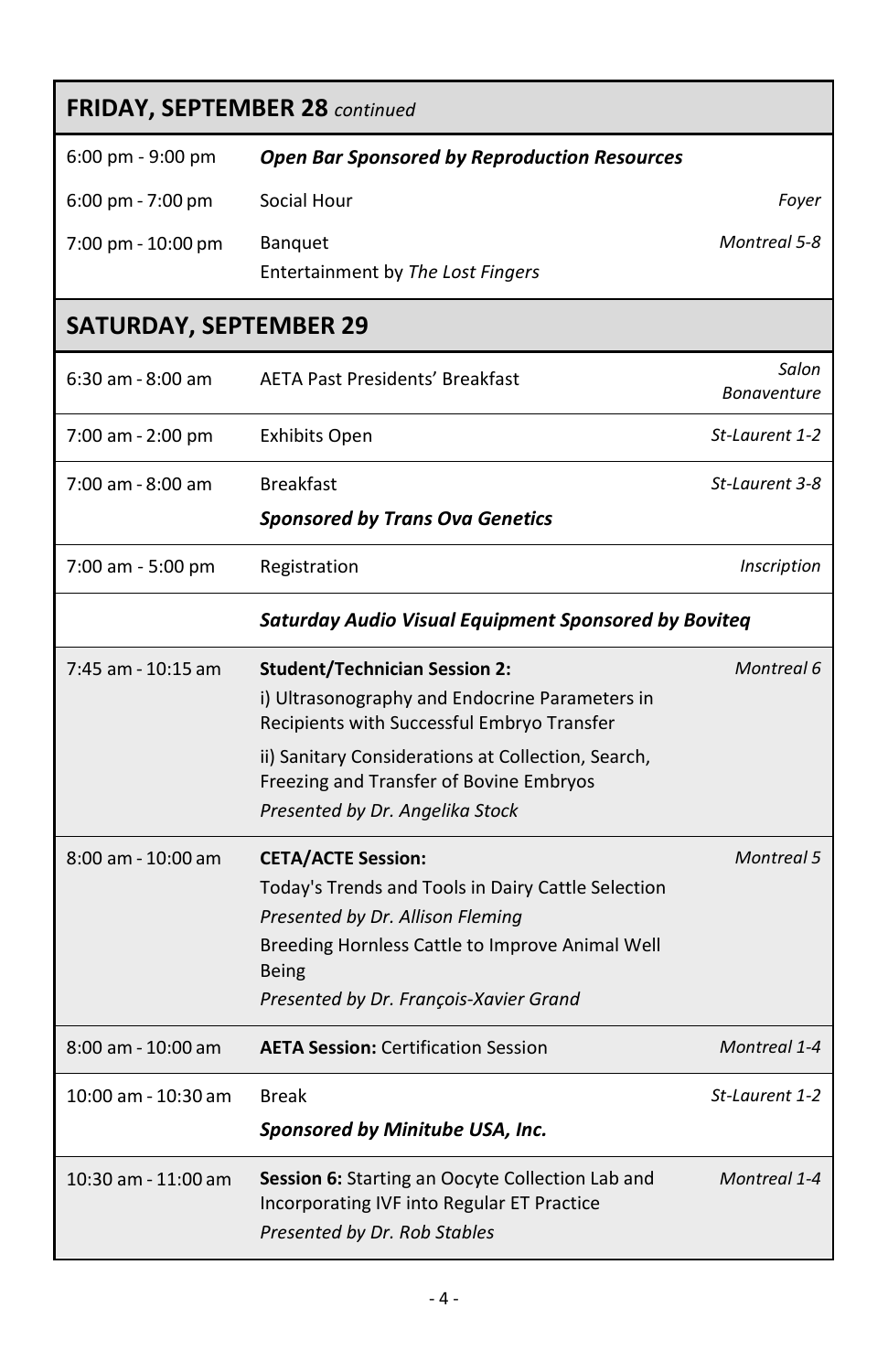| <b>SATURDAY, SEPTEMBER 29 continued</b> |                                                                                                                                                                                                                                |                |
|-----------------------------------------|--------------------------------------------------------------------------------------------------------------------------------------------------------------------------------------------------------------------------------|----------------|
| 11:00 am - 11:30 am                     | Session 7: Conception of a Bovine Ovum Pick Up<br>Mobile Unit Lab<br>Presented by Dr. Jonathan Lehouiller                                                                                                                      | Montreal 1-4   |
| 11:30 am -12:00 pm                      | Session 8: IVP Embryo Evaluation for the Receiving<br>Practitioner<br>Presented by Patti Anderson & Dr. Jeff Anderson                                                                                                          | Montreal 1-4   |
| 12:00 pm - 1:15 pm                      | Lunch<br><b>Sponsored by Boviteq</b>                                                                                                                                                                                           | St-Laurent 3-8 |
| 12:00 pm - 1:15 pm                      | Joint Convention Committee Meeting<br>(CETA/ACTE & AETA)                                                                                                                                                                       | Outremont 4    |
| $1:15$ pm - $2:15$ pm                   | Session 9: Impact of Early Life Nutrition on the<br>Sexual Development and Fertility of Cattle<br>Presented by Dr. David Kenny                                                                                                 | Montreal 1-4   |
| 2:15 pm - 3:15 pm                       | <b>Session 10:</b> The Au Courant Developments in Sex<br>Sorted Semen and Application in Livestock<br><b>Improvement Programs</b><br>Presented by Dr. Vish Vishwanath<br>Sponsored by STgenetics $\breve{c}$ STgenetics Canada | Montreal 1-4   |
| 3:15 pm - 3:30 pm                       | Break (Coffee / Beverages Only)<br>Sponsored by Minitube USA, Inc.                                                                                                                                                             | Foyer          |
| 3:30 pm - 4:30 pm                       | Session 11: Re-evaluating Ureaplasma diversum<br>and its Potential Role in Bovine Embryo Transfer<br>Presented by Dr. Bronwyn Crane                                                                                            | Montreal 1-4   |
| 4:30 pm - 5:30 pm                       | Session 12: Early Pregnancy Losses in Dairy Cattle:<br>Importance, Predisposing Factors, and Implications<br>for Management<br>Presented by Dr. Eduardo de Souza Ribeiro                                                       | Montreal 1-4   |
| 5:30 pm - 5:45 pm                       | <b>Closing Remarks</b>                                                                                                                                                                                                         | Montreal 1-4   |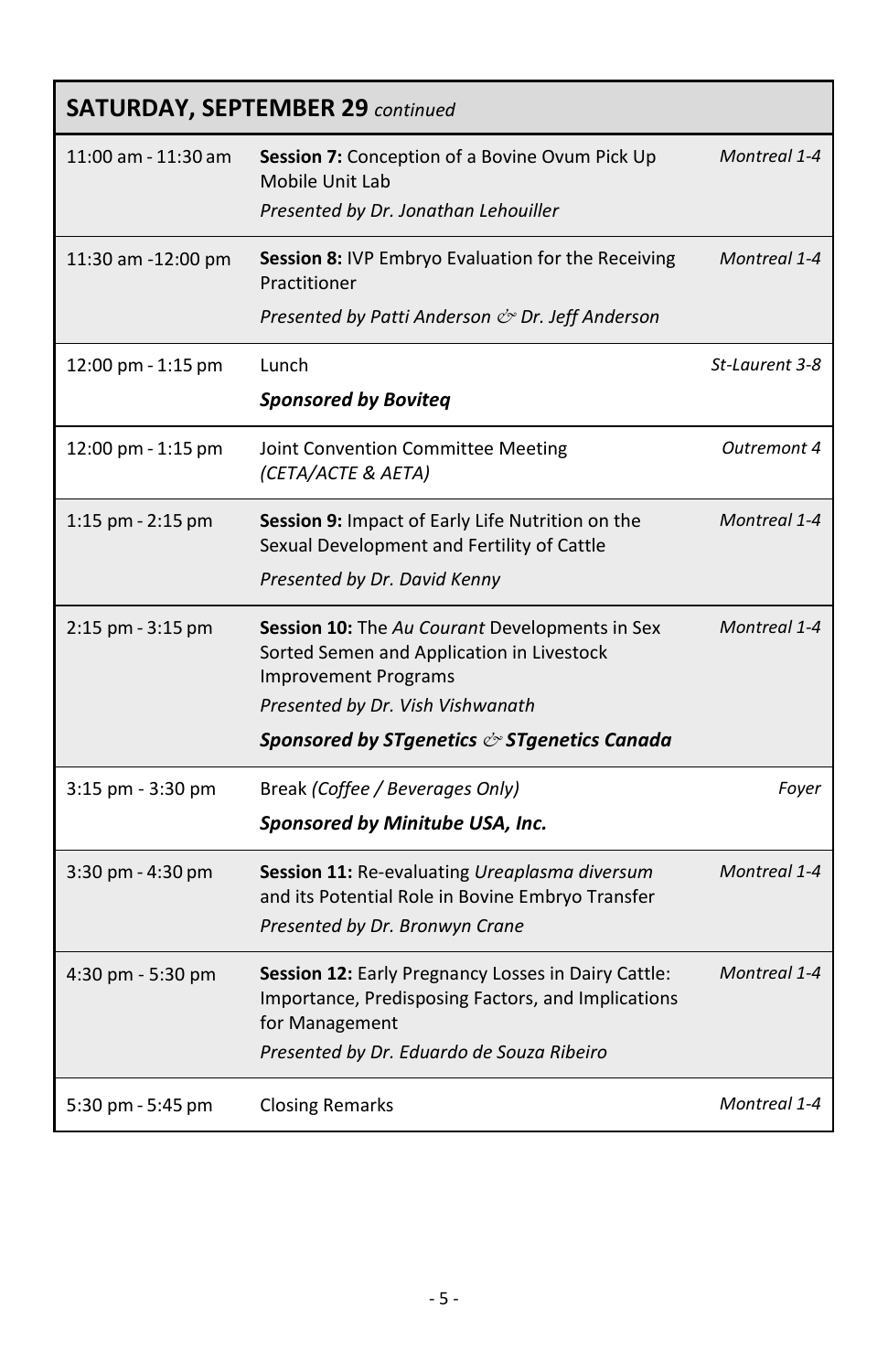# **CONTINUING EDUCATION (CE)**

The main scientific program of the 2018 CETA/ACTE & AETA Joint Convention (program # 183-34200) is approved by the AAVSB RACE [\(https://www.aavsb.org/race/\)](https://www.aavsb.org/race/) to offer a total of 18.50 CE Credits (16.50 max) being available to any one veterinarian: and/or 18.50 Veterinary Technician CE Credits (16.50 max).

The pre-conference seminars (program # 183-34424) is approved by the AAVSB RACE to offer a total of 6.00 CE Credits (3.00 max) being available to any one veterinarian: and/or 3.00 Veterinary Technician CE Credits (3.00 max).

*This RACE approval is for the subject matter categories of: Category One: Scientific using the delivery method of Seminar/Lecture. This approval is valid in jurisdictions which recognize AAVSB RACE; however, participants are responsible for ascertaining each board's CE requirements. RACE does not "accredit" or "endorse" or "certify" any program or person, nor does RACE approval validate the content of the program.*

Note: Participants should be aware that some boards have limitations on the number of credits accepted in certain categories and/or restrictions on certain methods of delivery of continuing education.

# **CETA/ACTE Members:**

For CETA/ACTE Certification purposes, there will be 10 CE credits for the 2018 CETA/ACTE & AETA Joint Convention.

# **AETA Members:**

For AETA Certification purposes, there will be 10 CE credits for the 2018 CETA/ACTE & AETA Joint Convention.

Call 217-398-2217 or e-mail[: MorganM@assochq.org](mailto:MorganM@assochq.org) or [aeta@assochq.org](mailto:aeta@assochq.org) for further information**.**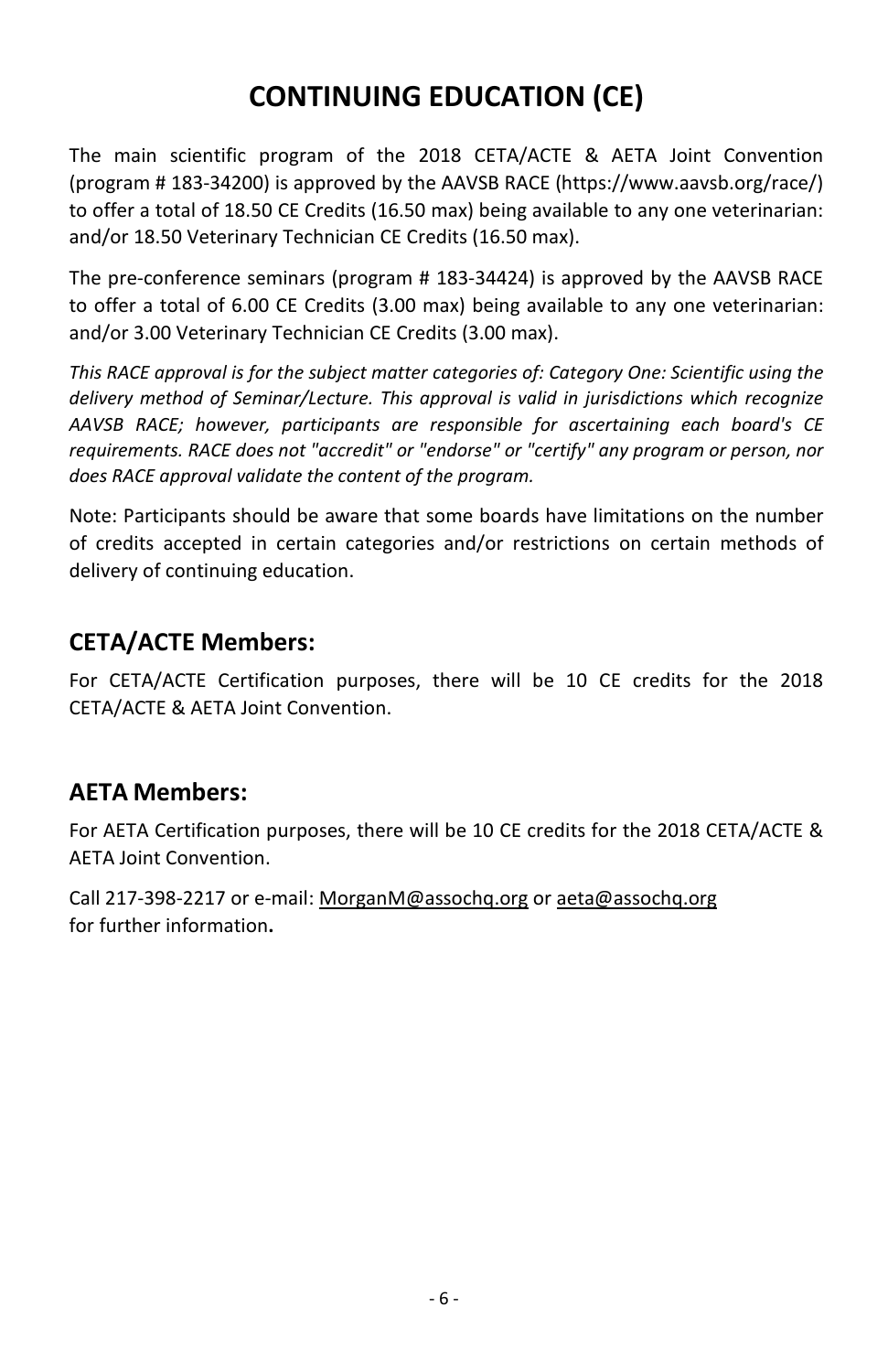# **SPEAKERS**

**Dr. Jeff Anderson**  *Trans Ova Genetics Richland, WA, USA*

**Patti Anderson** *Trans Ova Genetics Richland, WA, USA*

**Dr. Mario Binelli**  *University of Florida Gainesville, FL, USA*

**Dr. Alfredo de Souza Castro Netto** *STgenetics*

*Navasota, TX, USA*

#### **Dr. Younes Chorfi**

*University of Montréal St-Hyacinthe, QC, Canada*

**Dr. Bronwyn Crane** *University of Prince Edward Island Charlottetown, PE, Canada*

> **Dr. Gilles Fecteau** *University of Montréal St-Hyacinthe, QC, Canada*

**Dr. Allison Fleming** *Canadian Dairy Network Guelph, ON, Canada*

**Dr. François-Xavier Grand** *Boviteq LP St-Hyacinthe, QC, Canada*

> **Dr. John F. Hasler** *Vetoquinol USA Laporte, CO, USA*

**Dr. David A. Kenny** *TEAGASC Trim, Co. Meath, Ireland*

**Dr. Jonathan Lehouiller**  *Clinique Vétérinaire Centre du Québec / Medivet Bon Conseil, QC, Canada*

**Dr. Reuben J. Mapletoft** *University of Saskatchewan Saskatoon, SK, Canada*

**Dr. Eduardo de Souza Ribeiro** *University of Guelph Guelph, ON, Canada*

**Dr. Claude Robert** *Laval University Québec City, QC, Canada*

**Dr. George Seidel**  *Colorado State University Fort Collins, CO, USA*

**Dr. Marc André Sirard** *Laval University Québec City, QC, Canada*

**Dr. Rob Stables** *Bow Valley Genetics Ltd. Brooks, AB, Canada*

#### **Dr. Angelika Stock**

*Services mobiles de theriogenologie-Chambly-St. Hyacinthe Chambly, QC, Canada*

> **Dr. R (Vish) Vishwanath** *STgenetics Navasota, TX, USA*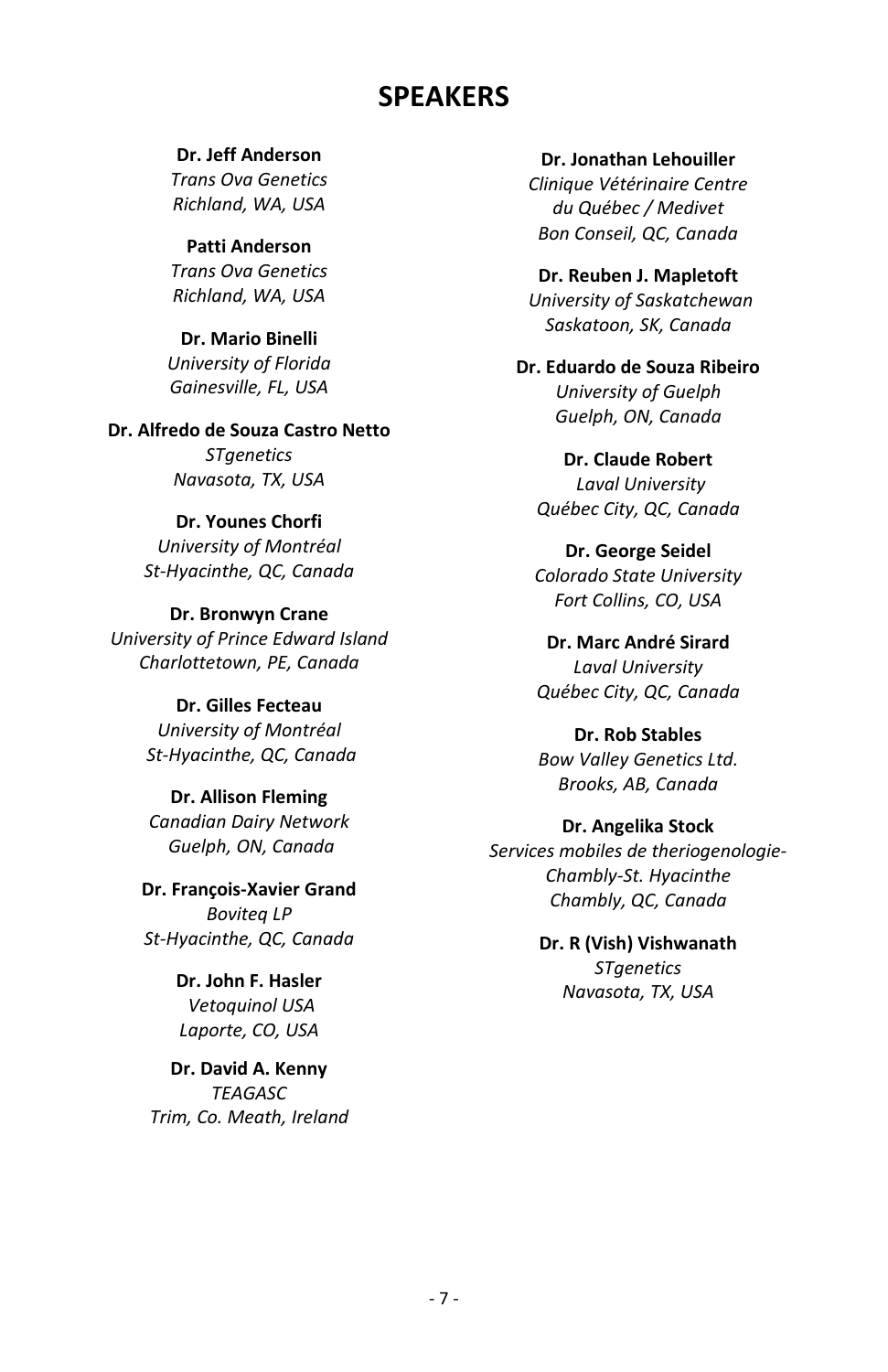

# **CETA/ACTE BOARD OF DIRECTORS**

President: Dr. Guy Massicotte, St-Louis de Gonzague, QC Vice President: Dr. Luc Besner, Embrun, ON Executive Member: Dre Lisiane Poulin, St-Georges de Beauce, QC

Directors:

Dr. Andres Arteaga, Airdrie, AB Dr. Lisa McCrea Hemphill, Abbotsford, BC Dr. Jonathan Lehouiller, Notre-Dame-du-Bon-Conseil, QC Dr. Frank Robblee, Kensington, PE Dr. Blair Simonson, Saskatoon, SK

Board Advisors:

Dr. Anne Holmes / Dr. Nicole Schaefer, CFIA, Ottawa, ON Mr. Michael Hall, CLGA, Kemptville, ON

#### **Canadian Embryo Transfer Association (CETA/ACTE)**

P.O. Box 39 Kemptville, Ontario, Canada K0G 1J0 Tel: 613-340-1536 Fax: 613-652-1421 E-mail: CETA.ACTE@Gmail.com Web site: www.ceta.ca

രു ജ

# **CETA/ACTE CONVENTION COMMITTEE**

Dre Lisiane Poulin, Chair Dr. Andres Arteaga Dr. Luc Besner Dr. François-Xavier Grand Dre Sonia Lachapelle Dr. Yves Martin Dr. Guy Massicotte Dr. Jean-François Riverin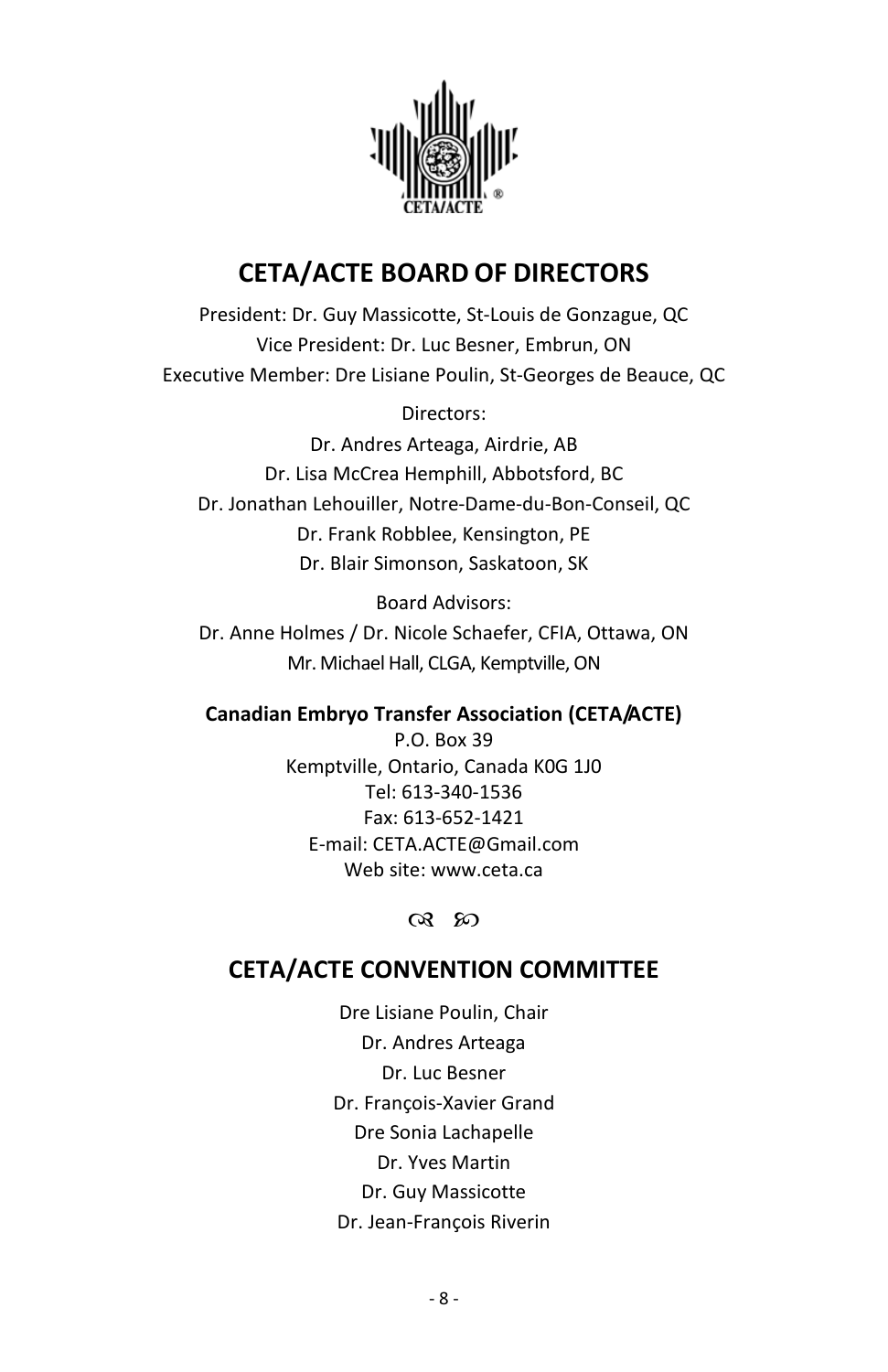

# **AETA BOARD OF DIRECTORS**

President: Dr. John C. Prososki, Wausau, WI Vice President: Dr. Matt Iager, Hagerstown, MD Secretary- Treasurer: Dr. Matthew Dorshorst, Marshfield, WI Immediate Past President: Dr. Mark James, Lagrange, IN

Directors:

Dr. Kory Bigalk, Plainview, MN Dr. William Croushore, Berlin, PA Dr. Dave Dixon, Rensselaer, IN Dr. Kirk Gray, Westmoreland, KS Dr. Jeremy VanBoening, Alma, NE

#### **American Embryo Transfer Association (AETA)**

1800 South Oak St., Suite 100 Champaign, Illinois 61820-6974 Tel: 217-398-2217 Fax: 217-398-4119 E-mail[: aeta@assochq.org](mailto:aeta@assochq.org) Web site: www.aeta.org

രു ഗ

# **AETA CONVENTION COMMITTEE**

*2018 Convention/Program Committee:* Dr. Matt Iager, Co-Chair Dr. Charles R. Looney, Co-Chair

*2018 Exhibit Committee:* Dr. William S. Croushore, Chair Dr. Rodney Bachtell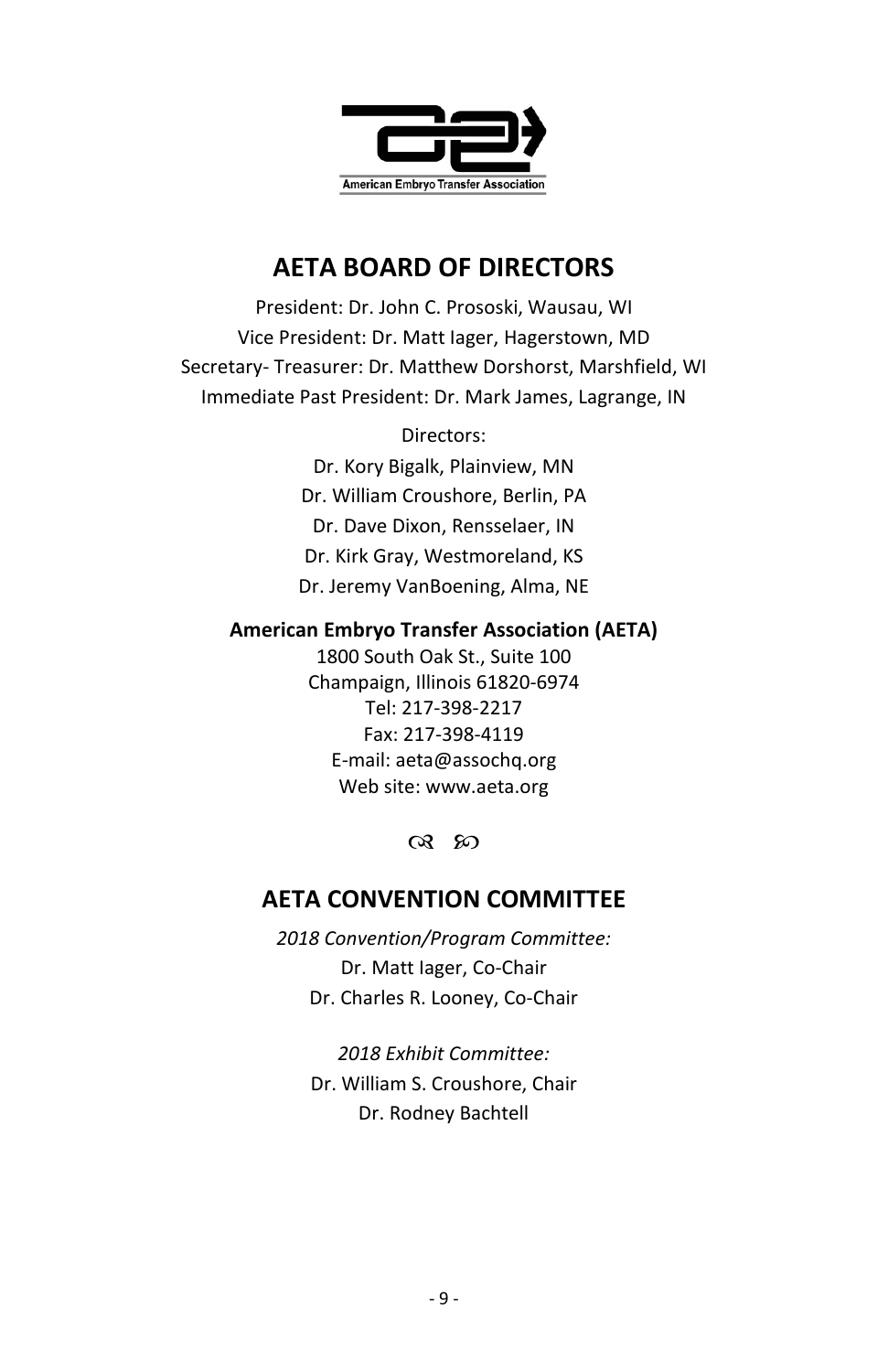# A Special Thank You to our **2018 Joint Convention Sponsors and Exhibitors**

# **SPONSORS**

# **DOUBLE PLATINUM SPONSOR**

Vetoquinol

# **PLATINUM SPONSOR**

**Reproduction Resources** 

# **GOLD SPONSOR**

RQR - Réseau Québécois en reproduction

# **SILVER SPONSORS**

Boviteg

MOFA Global

Partnar Animal Health

Professional Embryo Transfer Supply, Inc. (PETS, Inc.)

Vytelle LLC

# **BRONZE SPONSORS**

**ABT 360, LLC** 

Minitube USA, Inc.

STgenetics & STgenetics Canada

**Trans Ova Genetics** 

# **FRIEND SPONSORS**

Merck Animal Health

**Zoetis**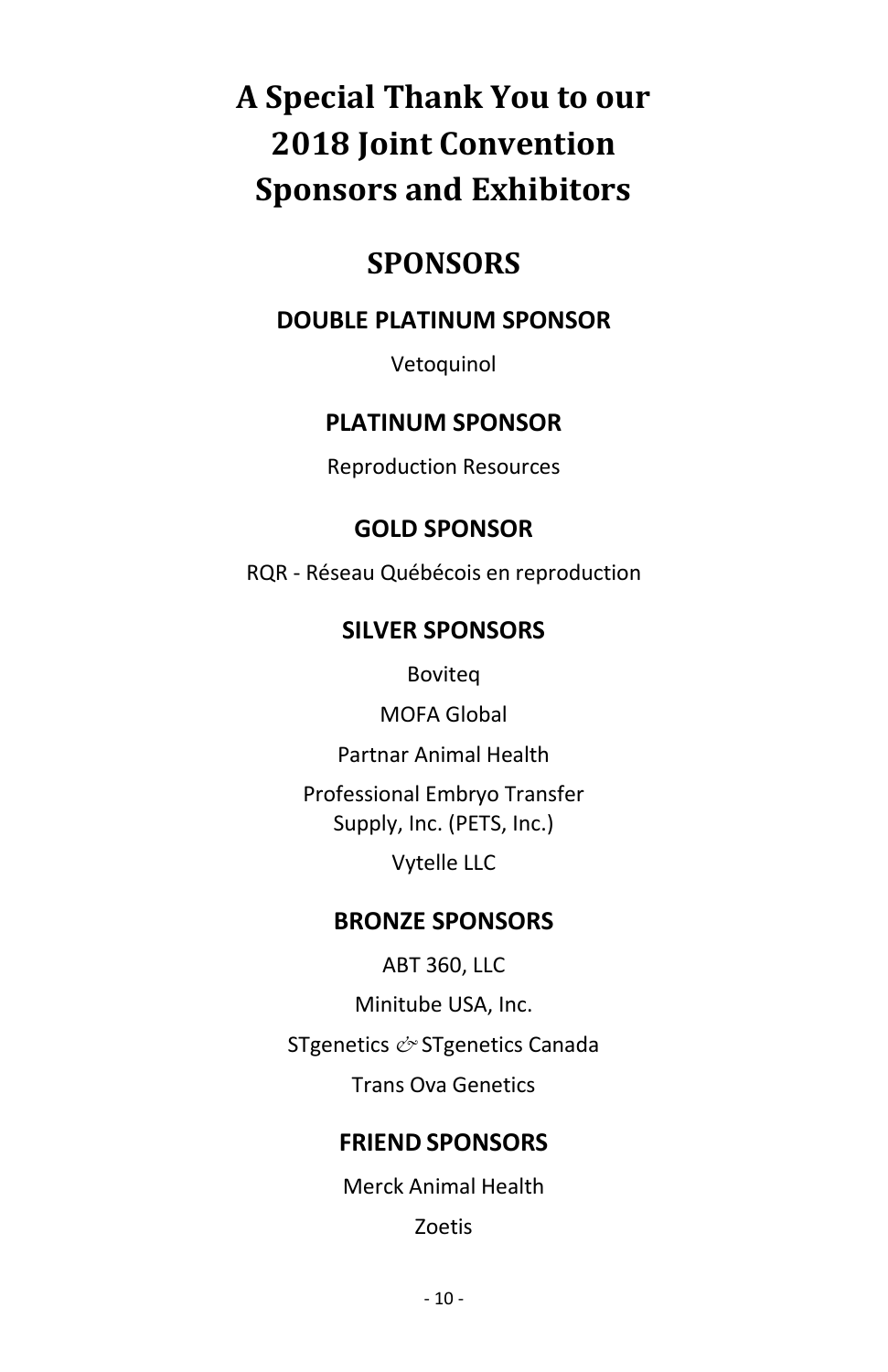# **EXHIBITORS**

ABT 360, LLC Agtech, Inc.

ART Lab Solutions

Biogenics, Inc.

ChemoMetec A/S

Ciaq

EastGen

E.I. Medical Imaging

IMV imaging

IMV Technologies USA

IVF Bioscience

IVFtech

Minitube USA, Inc.

MOFA Global

Oosafe, Inc.

Partnar Animal Health

Professional Embryo Transfer Supply, Inc. (PETS, Inc.)

Reproduction Resources

SP Scientific

Universal Imaging

Veterinary Concepts

Vetoquinol

Vytelle LLC

WTA Technologies, LLC

*(As of September 5, 2018)*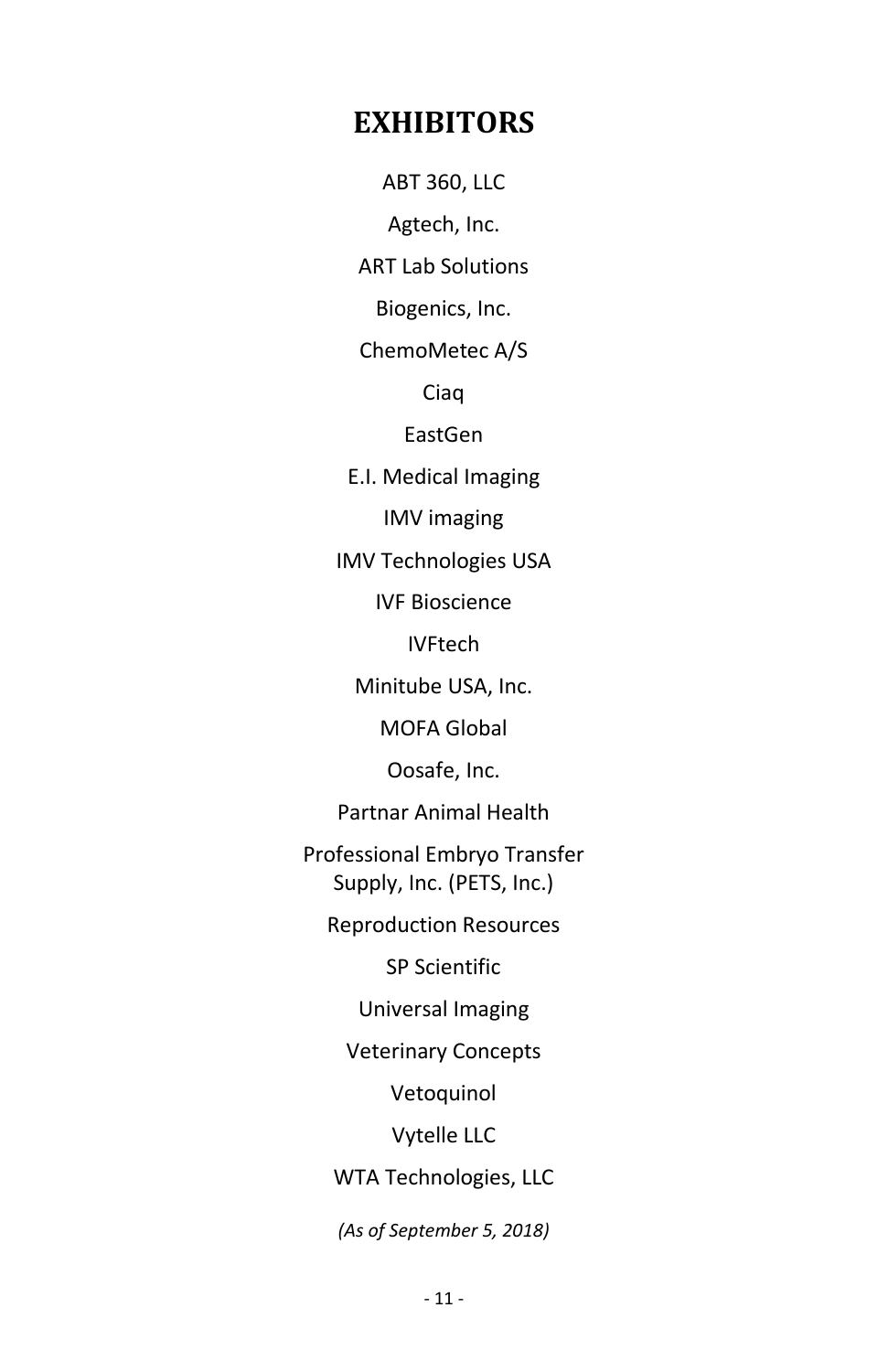# **HOTEL BONAVENTURE MONTREAL**

# **CONVENTION FLOOR**